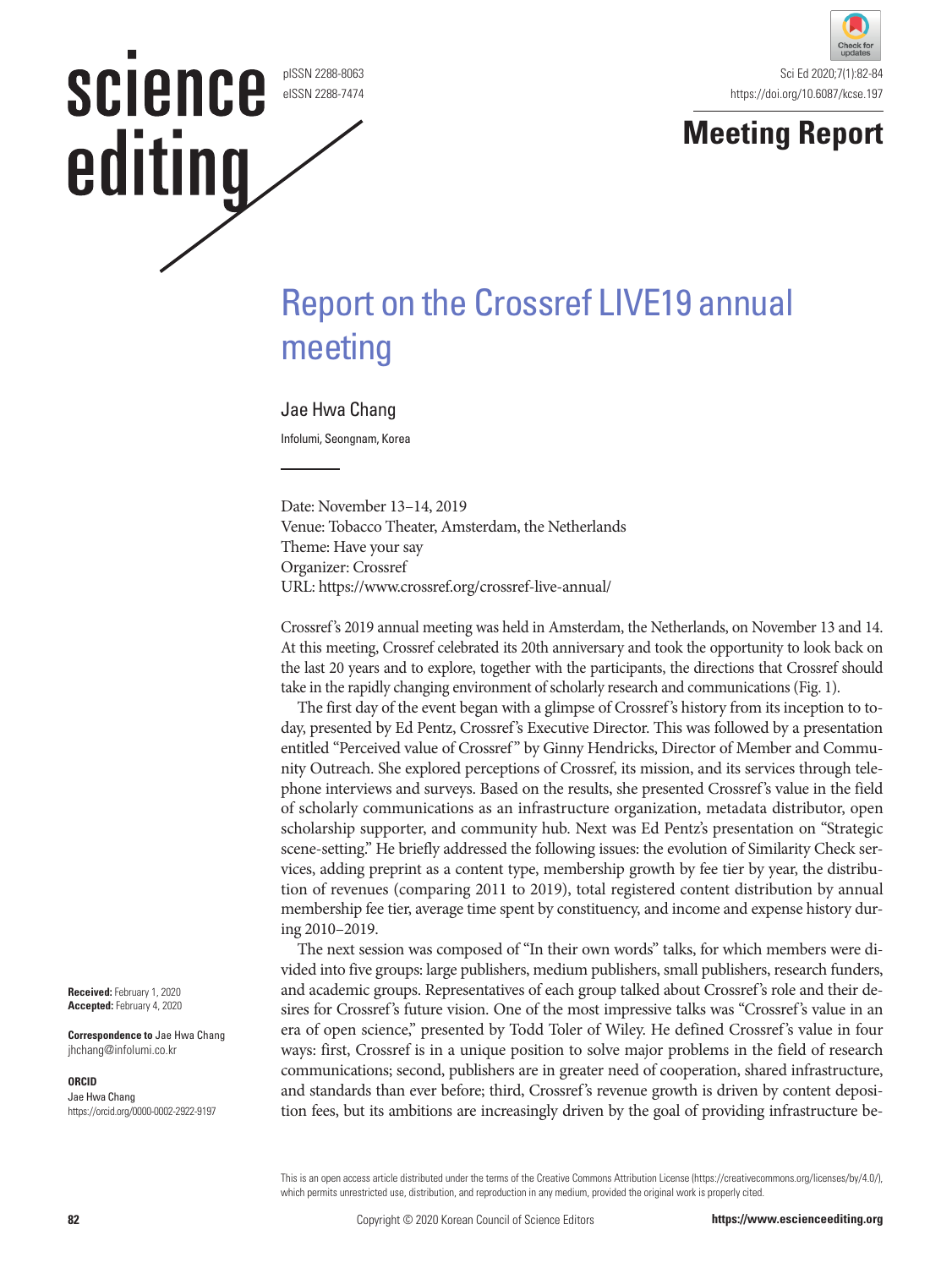



**Fig. 1.** Participants in the meeting room of Crossref LIVE19 (photo provided by Crossref).



**Fig. 2.** Opinion board on Crossref's priorities from the author's discussion group.

|  |  |  | Table 1. Ordered table of opinions on Crossref's priorities from 11 discussion groups |  |
|--|--|--|---------------------------------------------------------------------------------------|--|
|--|--|--|---------------------------------------------------------------------------------------|--|

| Priorities                                                      | Group 1        |   |                |                |                |   |                |            |   | Group 2 Group 3 Group 4 Group 5 Group 6 Group 7 Group 8 Group 9 Group 10 Group 11 |                | Cumulative<br>votes |
|-----------------------------------------------------------------|----------------|---|----------------|----------------|----------------|---|----------------|------------|---|-----------------------------------------------------------------------------------|----------------|---------------------|
| <b>ROR</b>                                                      | 4              | 7 | 3              | 4              |                | 4 | 4              |            | 6 | 3                                                                                 | 3              | 38                  |
| Metadata best practices/principles<br>including health checks   | 7              | 6 | $\sqrt{2}$     | ä,             | $\overline{2}$ | 2 | ÷,             | 3          | 5 | $\overline{2}$                                                                    | 5              | 34                  |
| Non-English issues                                              |                |   | $\overline{2}$ | 4              | 3              | 4 | 2              | 8          | 6 | 5                                                                                 |                | 34                  |
| Technical and operational debt                                  |                | 8 | 6              | J.             | 5              | 7 | L.             | 7          |   |                                                                                   |                | 33                  |
| Schema updates including<br>JATS/CRediT/Schema.org              |                | 6 |                | 4              |                |   | 11             | 4          |   |                                                                                   | 4              | 29                  |
| Funder outreach                                                 |                |   | 13             | 3              |                |   | $\overline{2}$ |            |   | 3                                                                                 | $\overline{2}$ | 23                  |
| Data citations                                                  |                | 4 | 3              |                |                |   |                |            | 3 | 7                                                                                 |                | 17                  |
| Public metadata feedback loop                                   | 7              |   |                | 3              | 4              |   |                | $\sqrt{2}$ |   |                                                                                   |                | 16                  |
| <b>DUL with COUNTER</b>                                         | $\overline{2}$ | 3 | 3              | 5              |                |   |                |            |   |                                                                                   | 1              | 14                  |
| Joint search with DataCite<br>through FREYA                     |                | 3 | $\mathbf{1}$   | $\overline{2}$ | 3              |   |                |            | 3 |                                                                                   | $\overline{2}$ | 14                  |
| Foundational infrastructure with<br><b>ORCID &amp; DataCite</b> | 3              |   |                |                |                |   |                | 4          |   | 5                                                                                 |                | 12                  |
| EPEC with COPE, DOAJ, INASP                                     |                | 5 |                |                |                |   |                |            | 4 | $\overline{2}$                                                                    |                | 11                  |
| Ambassador program                                              | 3              |   |                | $\overline{2}$ |                | 3 |                |            |   |                                                                                   | 1              | 10                  |
| Participation reports phase 2/<br>improvements/support          |                |   |                |                |                |   | 9              |            |   |                                                                                   |                | 9                   |
| Preflight checks                                                |                |   |                |                |                | 9 |                |            |   |                                                                                   |                | 9                   |
| Sponsor program                                                 |                | 3 |                |                |                |   |                |            | Δ |                                                                                   |                | 9                   |
| <b>REST API</b>                                                 |                |   |                |                |                |   |                | 6          |   |                                                                                   | $\overline{2}$ | 8                   |
| Citation classification                                         |                |   |                |                |                |   |                |            | 7 |                                                                                   |                | 7                   |
| Crossref (DOI display) widget                                   |                |   |                |                |                |   | 3              |            | 4 |                                                                                   |                | 7                   |
| Incentivize (fees)/advocate for more<br>robust metadata         |                |   |                |                | 7              |   |                |            |   |                                                                                   |                | 7                   |

Data provided by Crossref.

ROR, Research Organization Registry; JATS, Journal Article Tag Suite; DUL, distributed usage logging; EPEC, Emerging Publisher Education Coalition; COPE, Committee on Publication Ethics; DOAJ, Directory of Open Access Journals; INASP, International Network for the Availability of Scientific Publications.